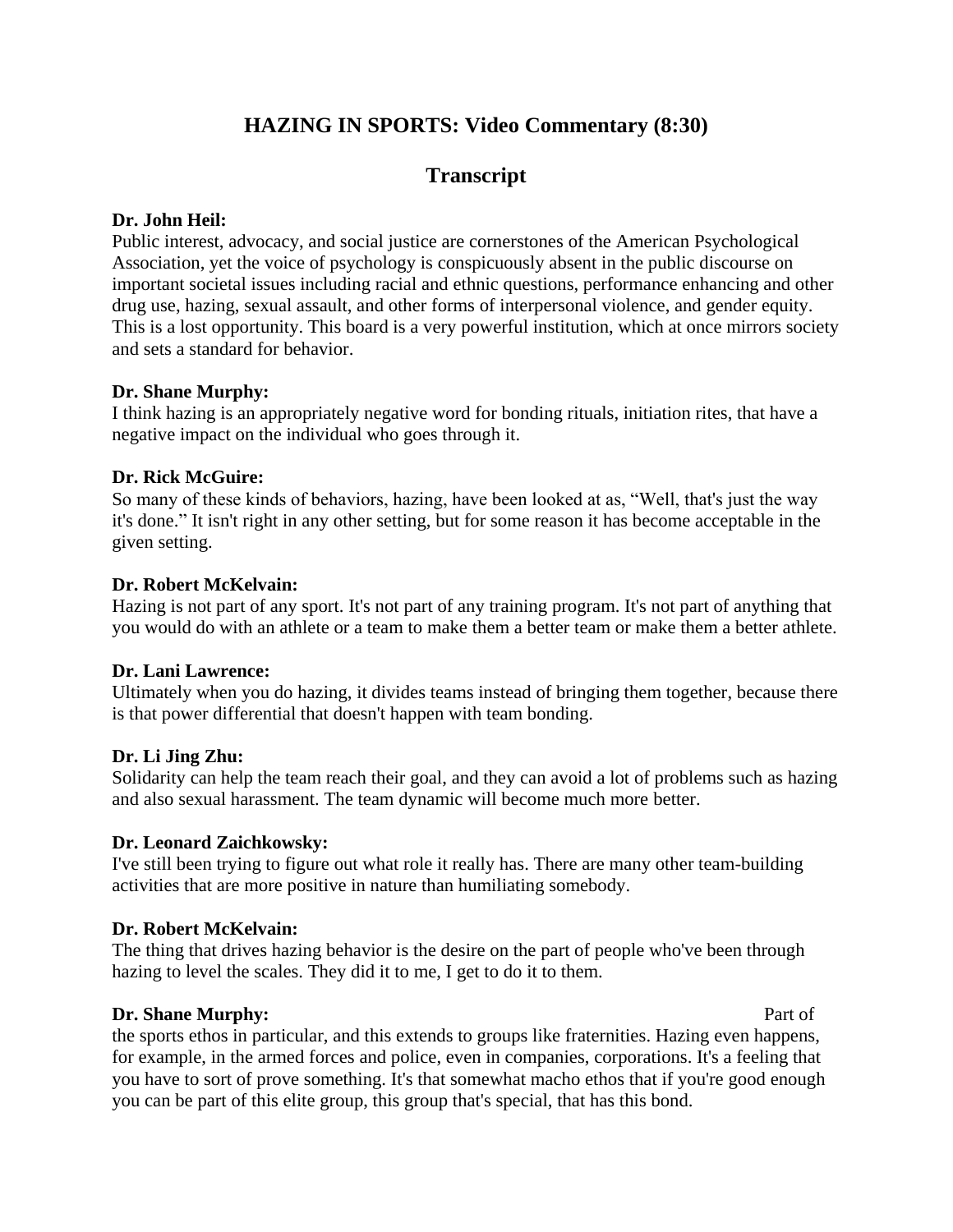#### **Dr. Lani Lawrence:**

Hazing is not good for anyone involved, but there is, I believe, a heightened risk for members of the LGBT community or people who don't conform to social norms.

### **Dr. Edward Etzel**:

You know I think the powers that be would say, "Well, these people have a choice whether they do it or not." Probably they don't, because their motivation to fit in and become part of the team, is very strong. And if they chose to leave, the consequences of that psychologically, socially, perhaps financially, would be quite different.

#### **Eddie Reese**:

There've been some bad instances at Texas in hazing. There've been people that have died, and the state laws say you cannot haze anybody, you cannot allow yourself to be hazed, you cannot know about it. Those are not rules by the school. Those are state laws.

#### **Dr. John Heil**:

When someone is trying to be a whistleblower and they're also have been hazed and they're a victim, that complicates the dynamic because they're both a whistleblower and a victim. What happens is not only are they jeopardizing team status and risking punishment, but they're also putting themselves up in the current environment for public shaming, just by disclosing that the event happened. This creates a double bind, essentially, where a double bind is a sinister kind of catch-22, where it appears you have a choice. But really, you just have a choice between two punishing alternatives, which in the end, means no choice at all.

#### **Dr. Robert McKelvain**:

There is a silent group in teams where hazing goes on, for people who are harmed, and they will not be the ones speaking up. And then you'll assume that they're not there, because they didn't speak up. As a sports psychologist, I can tell you they are there, and it does them harm.

#### **Dr. John Heil**:

When it comes to action, we may need to work with a group or a team, do something individually, or sometimes just work in a general way in the public interest. Because sometimes there's not a solution there. But there is some benefit in speaking up in a public forum, trying to call attention to issues.

# **Dr. Shane Murphy:** It's very

difficult to say let's just stop something, because you never know quite what it is that you're stopping. It's like putting your finger in the dike and then a new leak springs out. So the emphasis I would suggest is let's be really positive and make sure that we have something in place. Where if you want to have a team-building exercise, you want to have something that feels like a right-of-passage, an initiation, but it is a really positive thing. That it's well designed, that you as the coach are comfortable with it, and that you know about it.

# **Dr. Edward Etzel**:

I think working through administrators and management, school systems, perhaps coaches if you have access to do so. But that's not an easy thing because culture is often entrenched in history.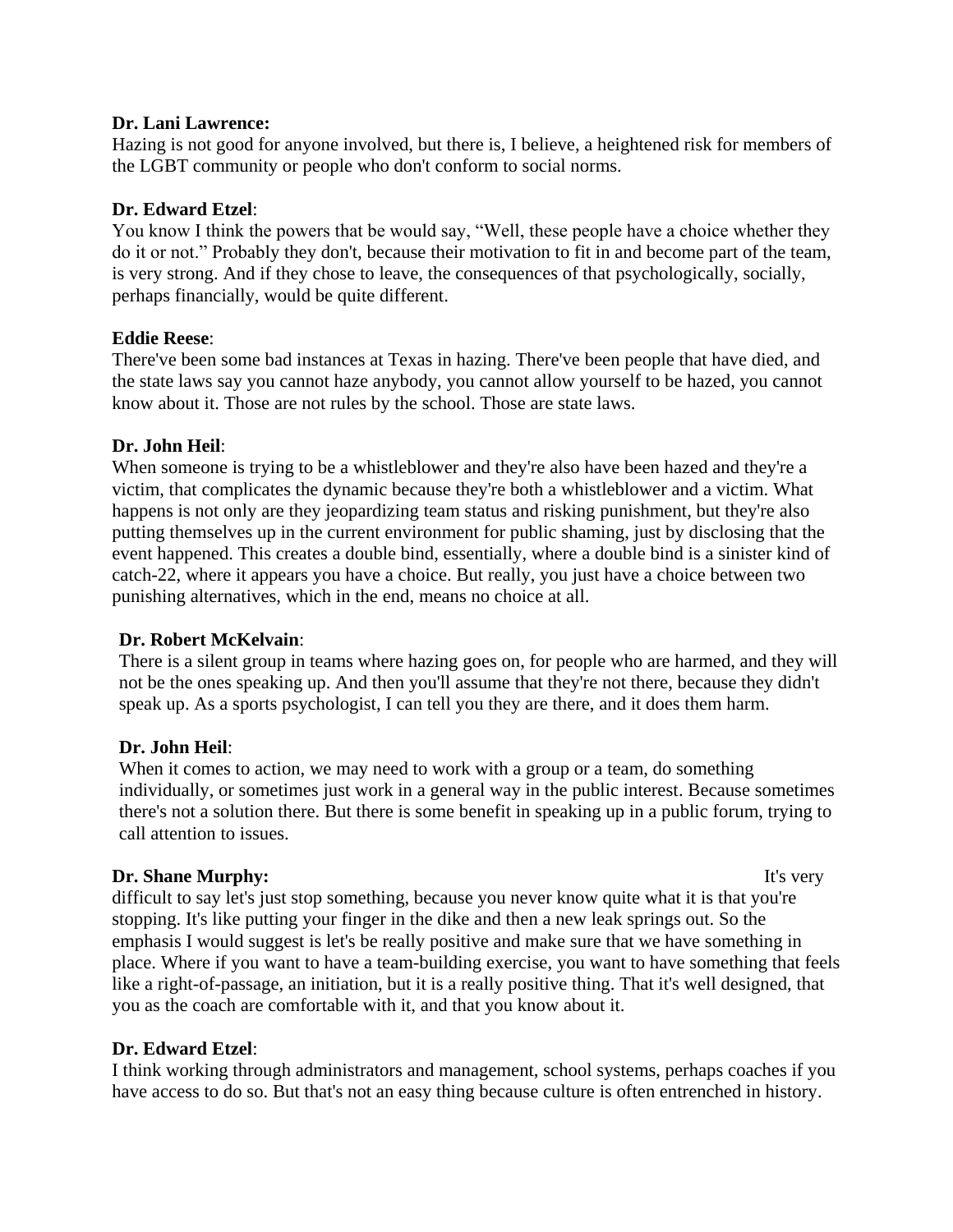And the values of what's seen as the way we have done things for a long time, and sort of good ol' boy networks and good ol' girl networks now, that maybe are not aware of the consequences of doing those things, even to know that something is illegal.

#### **Mark Schubert:**

If I see them crossing the line into hazing, then individually I'll talk to them. But we have a meeting at the beginning of the year, within the first month, where we talk about sexual abuse. We talk about hazing, but we make it very clear, and we have them sign a list of rules. And basically, if I have to talk to somebody more than twice about something like that, they're off the team.

#### **Donald Anthony:**

When you build a team, you want to create a bond of trust. In my thinking there's a fear factor in hazing.

#### **Dr. Leonard Zaichkowsky**:

Organizations put a value on having psychologists who continue to educate ownership, management, and players and their supporters about the negative aspects of hazing behavior. I think that has to continue.

#### **Peter Westbrook**:

And when we take the high ground, then it gets a little easier to tell the children, your job in life is to be the best that you can be. Your job in life is to help someone whenever you can.

#### **Dr. John Heil**:

Most people don't know who Beamer, Burnett, Bingham, and Glick are, and many people have probably forgotten what United Flight 93 is. They're the ones who spoke up, drove the revolt that ultimately resulted in crashing a plane and saved the lives of many others. You have to think they probably learned something as student-athletes in the process, to identify a challenge. What's a challenge, work as a team. And this is what we're trying for. This is what we want. And I think when we look back at anything we do as coaches, and anything we do in a team-building vein, are we creating this type of a person?

# **Contributors**

# **Donald Anthony**

President, USA Fencing Vice President, International Fencing Federation President, Warrior Group & Swordsport, LLC

# **Dr. Ed Etzel**

Sport Psychologist & Professor, West Virginia University Olympic Gold Medalist (1984) Author, Counseling College Student-Athletes: Issues and Interventions

# **Dr. John Heil**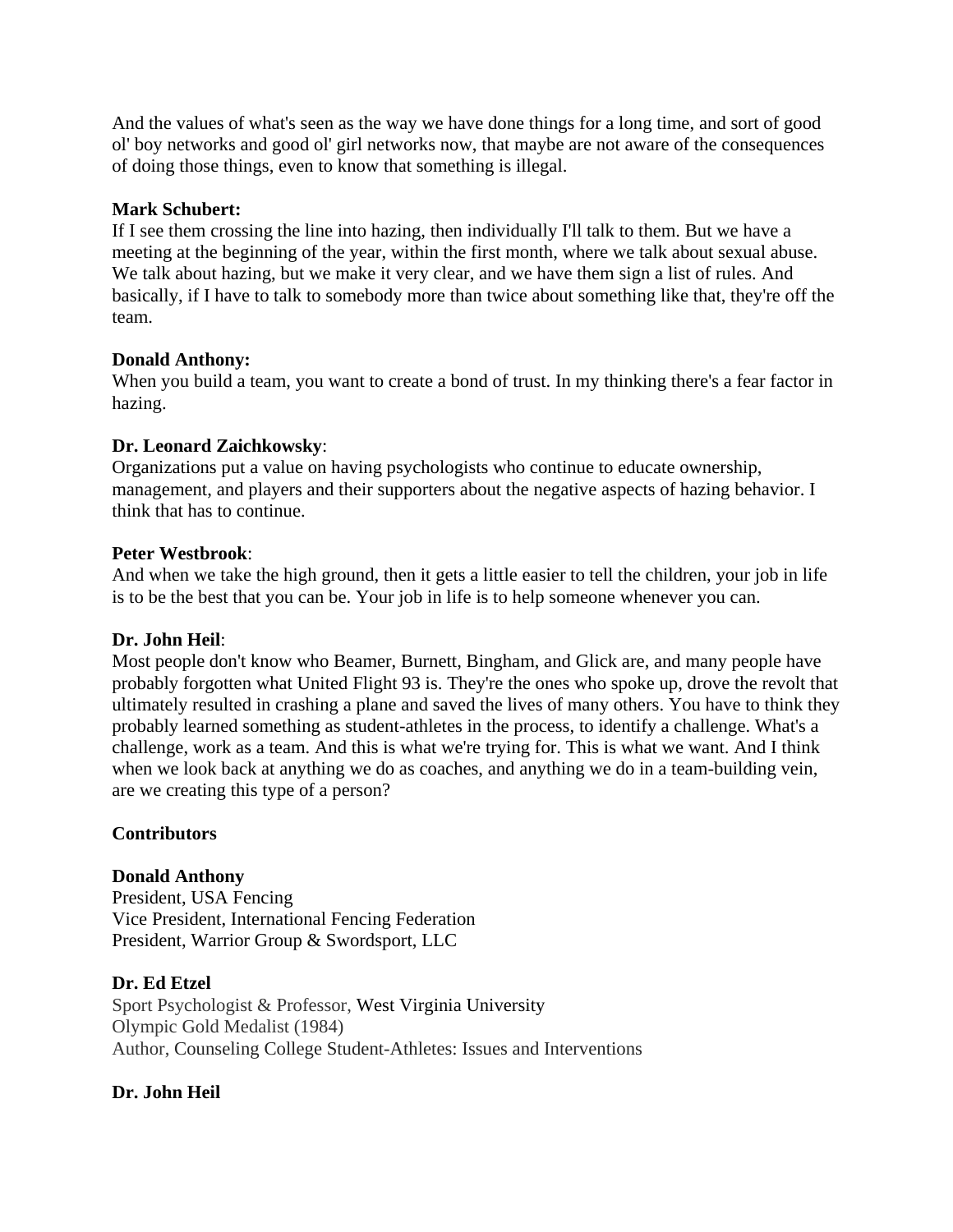Sport & Clinical Psychologist, Psychological Health of Roanoke President, Society for Sport, Exercise & Performance Psychology (2015-2016) Director of Sports Medicine & Science, USA Fencing (1995-2008)

#### **Dr. Lani Lawrence**

Clinical & Sport Psychologist-University of Southern California Former Professional Basketball Player Executive Board-Association for Applied Sport Psychology

#### **Dr Rick McGuire**

Founder and Director, Missouri Institute for Positive Coaching (2012-Present) Chairman, USA Track & Field Sport Psychology Program (1983-2010) United States Olympic Track & Field Staff (1992, 1996)

#### **Dr. Robert McKelvain**

Sport Psychologist & Professor of Psychology, Abilene Christian University Consultant, USA Men's Gymnastics (1982-1996) Consultant, US Men's World Cup Soccer Team (1994)

#### **Dr. Shane Murphy**

Chair, Psychology Department, Western Connecticut State University President, Society for Sport, Exercise & Performance Psychology (1997-1998) Associate Director, Sport Science and Technology Division, United States Olympic Committee (1992-1994)

#### **Eddie Reese**

Men's Swim Coach, University of Texas (11NCAA titles) U.S. Olympic Swim Coach (6 Olympic Games) International Swim Coaches Association-Hall of Fame

#### **Mark Schubert**

Head Coach / CEO, Golden West Swim Club U.S. Olympic Swim Coach (8 Olympic Games) International Swimming Hall of Fame

#### **Peter Westbrook**

1984-Olympic Fencing Bronze Medalist 13-Time U.S. National Fencing Champion Founder, Peter Westbrook Foundation

#### **Dr. Leonard Zaichkowsky**

Professor of Psychology & Director of Sports Psychology Service Unit, Boston University (1980-2010) President, Association for the Advancement of Applied Sport Psychology (1997-1999) Director of Sport Science, Vancouver Canucks (2010-2012)